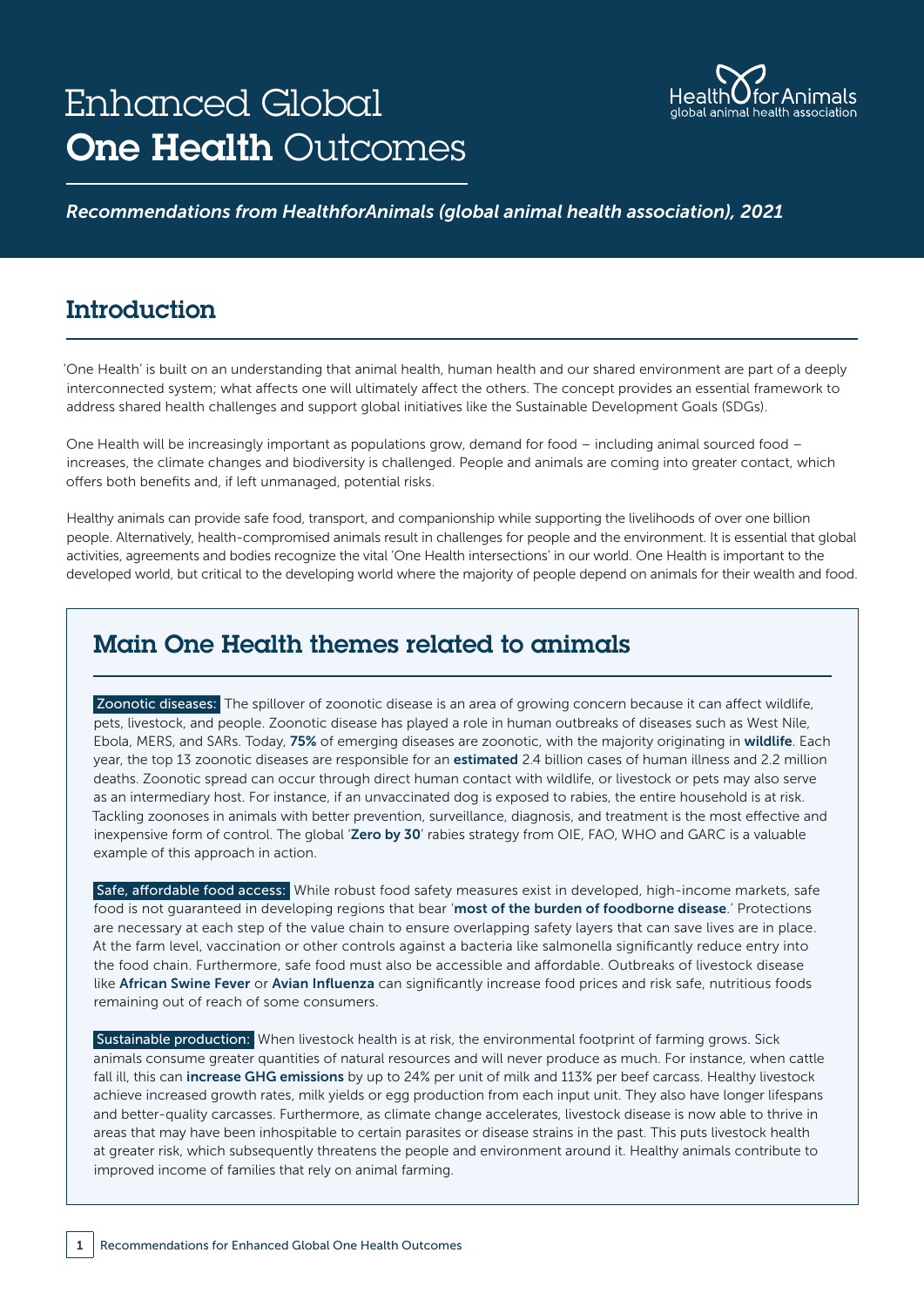Antimicrobial resistant bacteria: Antibiotics are a cornerstone of modern medicine and public health, which is why antimicrobial resistance (AMR) is such a global threat. Efforts in animal health to promote responsible use has delivered encouraging progress in recent years. Animal antibiotics sales declined by [34% in the EU](https://www.ema.europa.eu/en/documents/report/sales-veterinary-antimicrobial-agents-31-european-countries-2018-trends-2010-2018-tenth-esvac-report_en.pdf) since 2011, over [50% in the UK](https://assets.publishing.service.gov.uk/government/uploads/system/uploads/attachment_data/file/950129/UK-VARSS_Highlights_2019__2020-_TPaccessible.pdf) since 2014 and [38%](https://www.fda.gov/animal-veterinary/cvm-updates/fda-releases-annual-summary-report-antimicrobials-sold-or-distributed-2018-use-food-producing) in the US since 2015. The World Organisation for Animal Health (OIE) recorded a [34% global reduction](https://www.oie.int/en/document/fifth-oie-annual-report-on-antimicrobial-agents-intended-for-use-in-animals/) in mg/kg of animal antimicrobial use from 2015 to 2017. However, with people and animals sharing many of the same illnesses and some antibiotics being effective in both domains, a One Health strategy to AMR is essential. A 2017 University of Edinburgh [study suggested](https://www.ncbi.nlm.nih.gov/pmc/articles/PMC5414261/) that only reducing antibiotic use in animals but not in people has "little impact on the level of resistance in humans." A holistic One Health approach is the right framework, as set out in the recommendations.

Vector-borne diseases: Diseases transmitted by ticks, fleas and insects – or 'vector borne' diseases – are a growing threat to people all over the world with over [700,000 deaths](https://www.who.int/news-room/fact-sheets/detail/vector-borne-diseases) across the globe every year. The nature of diseases carried by insect vectors makes them difficult to control. One example is African sleeping sickness; the Tsetse flies that transmit the disease are found in 36 countries in sub-Saharan Africa, placing [60 million people](https://www.msf.org.uk/issues/sleeping-sickness?gclid=CJnAzaPIxNICFYZAGwodFikIiw) at risk. Cattle and wild animals are often carriers of the disease, which can then be spread to people through fly bites. Parasiticides can control the parasite that causes sleeping sickness in animals before transmission to people occurs. One Health strategies for vector-borne diseases seek to understand how vectors circulate in the environment and interact with people and animals. This offers numerous pathways for control versus only treating the disease once it enters human populations.

Greater human health security: Safeguarding global health security requires minimizing the risk of acute, systemic public health events that threaten people. Rapidly growing populations, urbanization, global travel and incursions into untouched lands can amplify these risks. One Health frameworks are needed to address risk instead of strategies that simply seek to solve a health issue after it is emerged within people. Public health events do not occur equally across society and tend to fall on the most vulnerable.

Enhanced mental health: The inclusion of mental health in the Sustainable Development Goals under [Goal 3](https://sdgs.un.org/goals/goal3) was a historic recognition of the importance of this issue to a sustainable future. Depression, [a silent scourge](https://www.who.int/news-room/fact-sheets/detail/depression), affects the mental health of 264 million people worldwide and is a leading cause of disability and a contributor to the overall burden of disease. Companion, therapy, and assistance animals have been shown to help alleviate mental health burdens, helping those struggling with **[challenges ranging from](https://habri.org/research/mental-health/conditions/)** PTSD to depression to anxiety. A One Health approach to mental health could examine unique tools such as [assistance animals](https://www.sciencedirect.com/science/article/abs/pii/S0195561608001940) and [pets](https://habri.org/research/mental-health/) as a method for tackling these issues.

# Eight recommendations to enhance One Health outcomes

### 1 Dedicate resources for **zoonoses monitoring**, through a new One Health Preparedness Unit.

Governments have programs dedicated to detection, surveillance and monitoring of disease spread in people. However, these are often under-funded and under-resourced, and few have complementary systems for animals. This creates gaps in our ability to predict or identify zoonotic spillover before it spreads. Increased human and financial resources at a national level will strengthen these efforts, but only to a point. Enhanced global collaboration is also required to ensure surveillance does not stop at national borders.

A central One Health Preparedness Unit that builds upon the existing programs of the OIE (WAHIS), FAO and WHO could help nations track disease spread and prepare for outbreaks before they occur. Like military contingency or 'wargame' planning, such a planning cell would develop global scenarios of diseases, threats, spread, as well as detailed prevention and preparedness plans. When surveillance shows a growing outbreak, the Unit is prepared to help nations implement quickresponse strategies that can help quickly extinguish it.

A scenario development preparedness planning unit should involve the Tripartite, governments, and public and private entities with relevant experience. Focusing on the threats that could cause the greatest human, animal and environmental damage would provide outsized value. Outputs could be shared across governments to help predict zoonotic spillover.

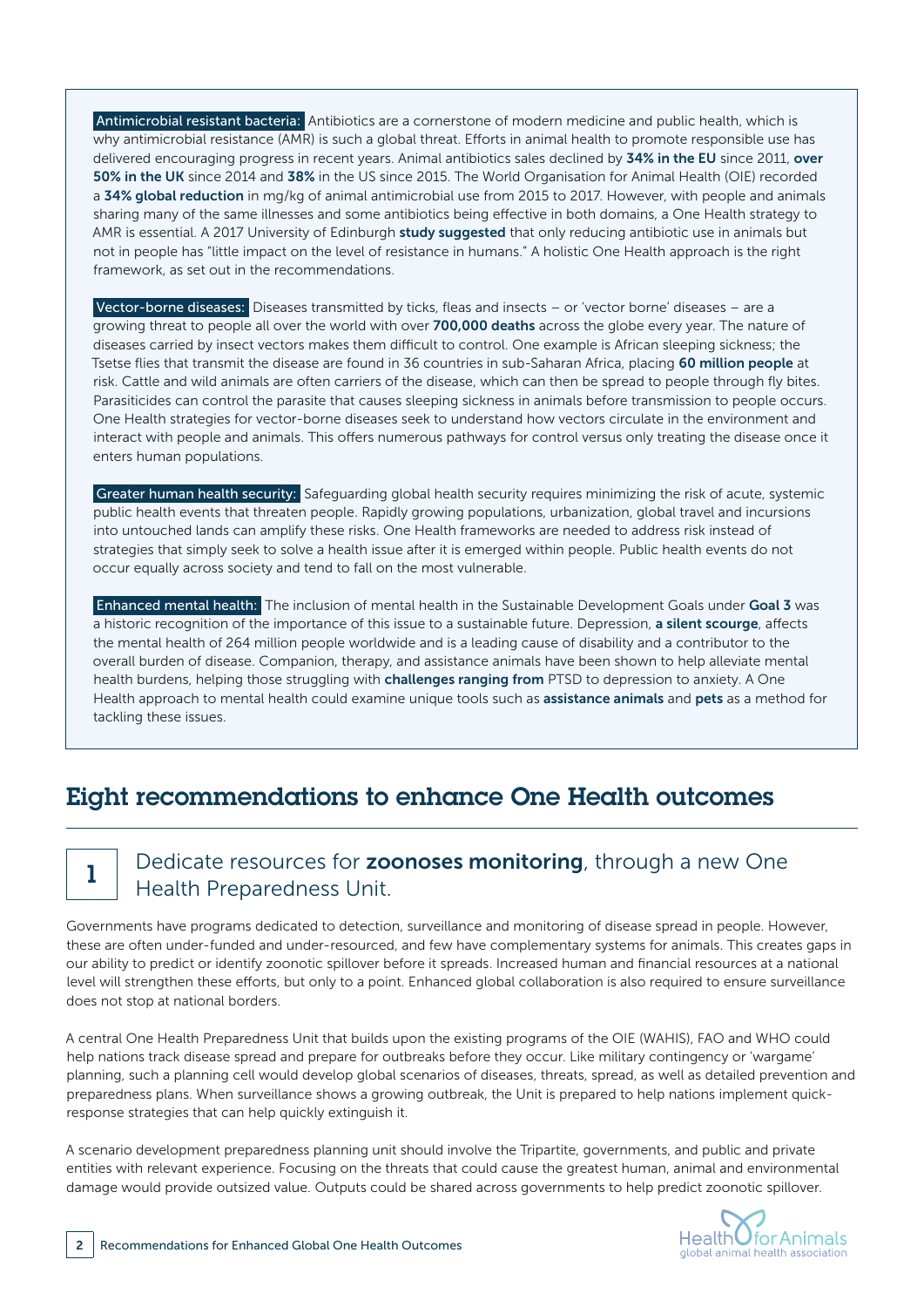# $2<sup>1</sup>$  Create a One Health public-private information exchange platform within the Tripartite+.

The COVID crisis also showed that the private sector has a significant role to play in preventing and addressing health crises. Yet at global level, no formal mechanism exists for the transparent engagement of the private and NGO sectors with public entities. Such a formal mechanism should be created under the auspices of the Tripartite+. It would involve the human, animal, environmental sectors, and for good governance reasons, its processes would be public. Its core focus would be collaboratively developed, but would likely include preparedness, prevention, and planning for transboundary one health challenges. The platform could also develop methods for informing stakeholders about One Health such as:

- **•** 'One Health Handbook for Ministries': Identifying main challenges, methods for fostering 'One Health' crossdepartmental collaboration, specific actions to take, etc.
- Organization of a regular, global public-private One Health conference showcasing best practices,
- Dedicated One Health site from the Tripartite+.

### 3 Move to permanent rapid approval systems for innovative products: increase regulatory cooperation.

The COVID crisis showed that fast track and emergency use procedures for human and animal life saving products are possible, whilst respecting the requirements of medical product assessment. Making many of these adaptations permanent can allow for quick reaction to emergency crisis and mitigate endemic situations. Non-emergency, endemic disease spread remains the primary driver of illness worldwide and time lost during the regulatory process means products become available only years after they could address an illness. For instance, there is still hesitation among regulatory authorities to authorize companion animal vaccination against COVID-19 even when health impacts are being reported.

Furthermore, for products that receive an Emergency Use Authorization (EUA) during a crisis, data collected during this EUA period cannot always be used when applying for full authorization. This creates additional delays and ultimately prohibits regulators from reviewing valuable, real-world data.

Regulatory cooperation and harmonization of procedures between governments can be further accelerated so that safely assessed products can reach human and animal patients sooner. Political signals to accelerate harmonization and cooperation between governments, as well as promote more proportionate approaches to regulation and governance are necessary. These efforts can be made in existing human and animal health global forums. In addition, innovation could also be spurred by adopting a more practical approach for access to pathogen sequences in line with the Nagoya Protocol. The intention of this Treaty was never to slow or deter the development of new innovative products.

### $4$  Increase global investment in, and access to, veterinary services and preventative animal health tools.

Prevention of animal disease significantly benefits human health. In countries most threatened by animal diseases and from where many viruses emanate, there is structural under-investment in, and access to veterinary services, particularly preventative care. In areas that lack veterinary services and/or training, animal owners may only react to a health problem with treatment once it is acutely impacting the animal. Significant increased financial investment from governments and global financial entities in proven preventative approaches for underserved areas is required to protect people and animals. This includes veterinary infrastructure, animal biosecurity, vaccination, access to diagnostic, digital and traditional veterinary tools, awareness campaigns and further building of vaccine banks.